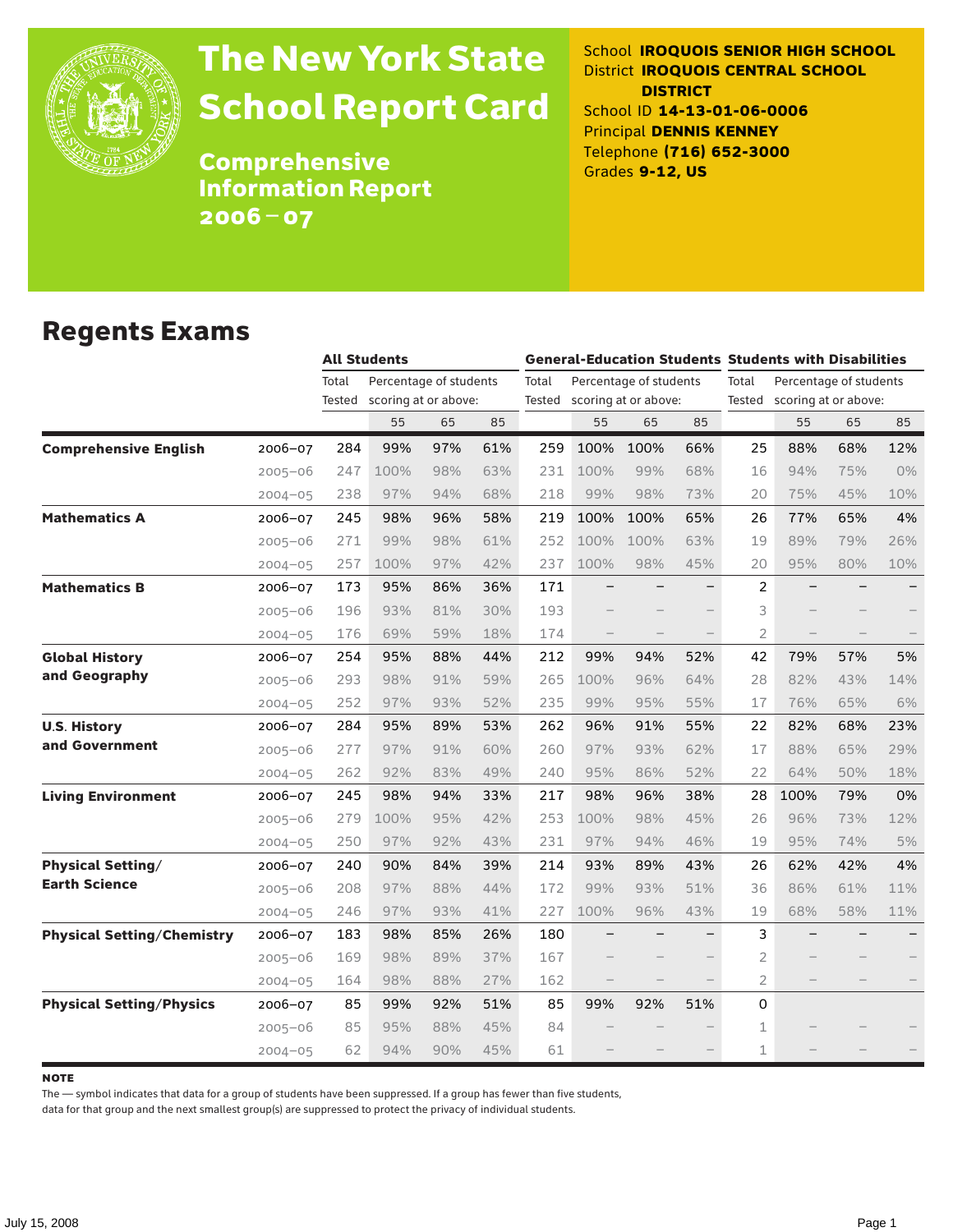School ID **14-13-01-06-0006**

#### School **IROQUOIS SENIOR HIGH SCHOOL District <b>IROQUOIS CENTRAL SCHOOL DISTRICT**

#### Regents Exams

|                              |             |                 | <b>All Students</b>                            |     |     |       | <b>General-Education Students Students with Disabilities</b> |                        |     |          |                                                       |    |    |  |
|------------------------------|-------------|-----------------|------------------------------------------------|-----|-----|-------|--------------------------------------------------------------|------------------------|-----|----------|-------------------------------------------------------|----|----|--|
|                              |             | Total<br>Tested | Percentage of students<br>scoring at or above: |     |     | Total | Tested scoring at or above:                                  | Percentage of students |     | Total    | Percentage of students<br>Tested scoring at or above: |    |    |  |
|                              |             |                 | 55                                             | 65  | 85  |       | 55                                                           | 65                     | 85  |          | 55                                                    | 65 | 85 |  |
| <b>Comprehensive French</b>  | $2006 - 07$ | 53              | 94%                                            | 92% | 53% | 51    |                                                              |                        |     | 2        |                                                       |    |    |  |
|                              | $2005 - 06$ | 57              | 100%                                           | 96% | 54% | 55    |                                                              |                        |     | 2        |                                                       |    |    |  |
|                              | $2004 - 05$ | 57              | 98%                                            | 96% | 40% | 57    | 98%                                                          | 96%                    | 40% | 0        |                                                       |    |    |  |
| <b>Comprehensive German</b>  | 2006-07     | 0               |                                                |     |     | 0     |                                                              |                        |     | 0        |                                                       |    |    |  |
|                              | $2005 - 06$ | $\circ$         |                                                |     |     | 0     |                                                              |                        |     | 0        |                                                       |    |    |  |
|                              | $2004 - 05$ | 0               |                                                |     |     | 0     |                                                              |                        |     | 0        |                                                       |    |    |  |
| <b>Comprehensive Hebrew</b>  | 2006-07     | $\mathbf 0$     |                                                |     |     | 0     |                                                              |                        |     | 0        |                                                       |    |    |  |
|                              | $2005 - 06$ | $\circ$         |                                                |     |     | 0     |                                                              |                        |     | $\Omega$ |                                                       |    |    |  |
|                              | $2004 - 05$ | 0               |                                                |     |     | 0     |                                                              |                        |     | $\circ$  |                                                       |    |    |  |
| <b>Comprehensive Italian</b> | 2006-07     | $\mathbf 0$     |                                                |     |     | 0     |                                                              |                        |     | 0        |                                                       |    |    |  |
|                              | $2005 - 06$ | $\circ$         |                                                |     |     | 0     |                                                              |                        |     | $\circ$  |                                                       |    |    |  |
|                              | $2004 - 05$ | 0               |                                                |     |     | 0     |                                                              |                        |     | $\circ$  |                                                       |    |    |  |
| <b>Comprehensive Latin</b>   | 2006-07     | 0               |                                                |     |     | 0     |                                                              |                        |     | 0        |                                                       |    |    |  |
|                              | $2005 - 06$ | $\circ$         |                                                |     |     | 0     |                                                              |                        |     | 0        |                                                       |    |    |  |
|                              | $2004 - 05$ | 0               |                                                |     |     | 0     |                                                              |                        |     | $\circ$  |                                                       |    |    |  |
| <b>Comprehensive Spanish</b> | $2006 - 07$ | 108             | 98%                                            | 97% | 73% | 108   | 98%                                                          | 97%                    | 73% | 0        |                                                       |    |    |  |
|                              | $2005 - 06$ | 149             | 100%                                           | 98% | 57% | 145   |                                                              |                        |     | 4        |                                                       |    |    |  |
|                              | $2004 - 05$ | 122             | 100%                                           | 97% | 58% | 121   |                                                              |                        |     | 1        |                                                       |    |    |  |

#### note

The — symbol indicates that data for a group of students have been suppressed. If a group has fewer than five students,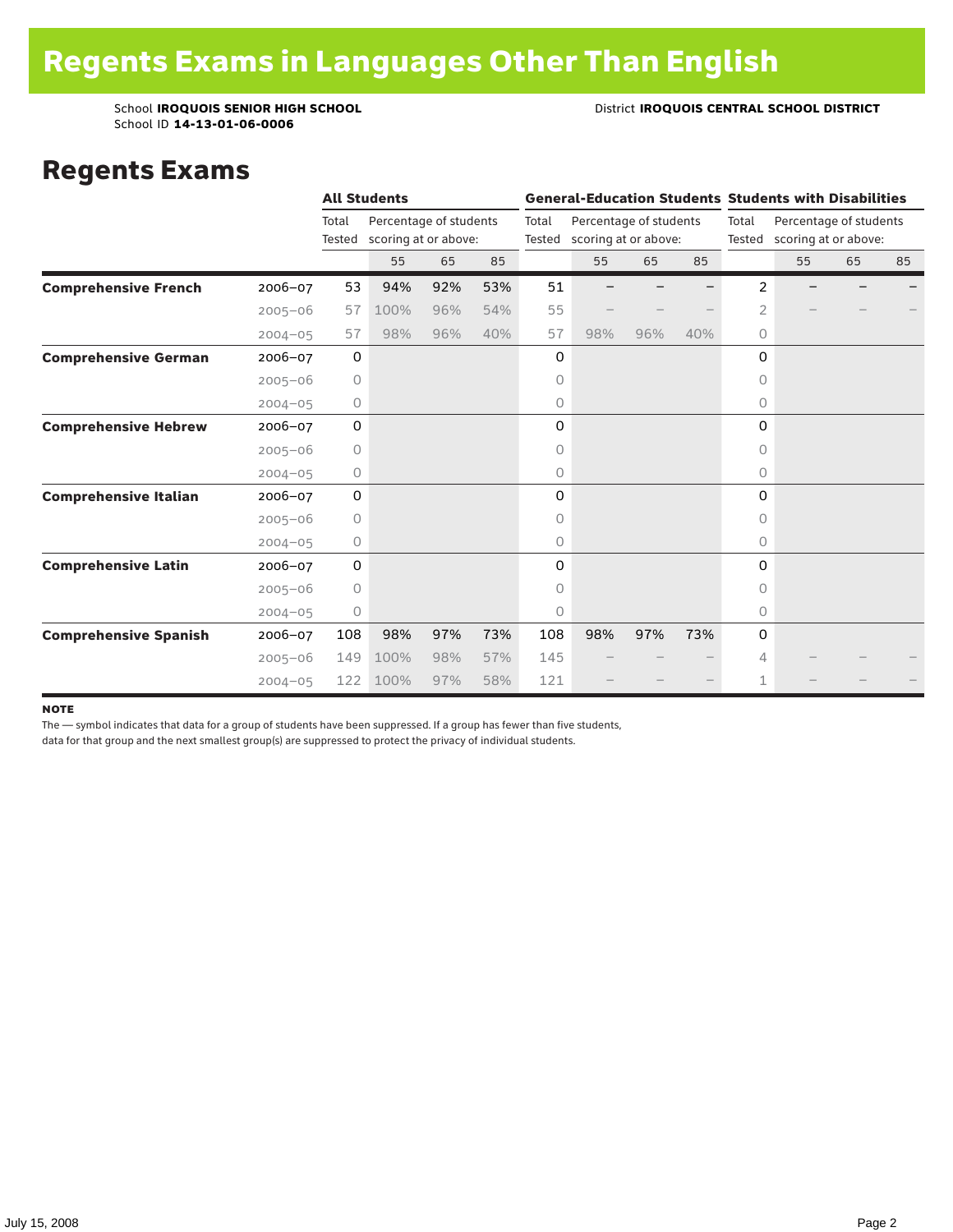### Regents Competency Tests

|                       |             | <b>All Students</b> |                  |                     |                   | <b>General-Education Students Students with Disabilities</b> |                  |  |
|-----------------------|-------------|---------------------|------------------|---------------------|-------------------|--------------------------------------------------------------|------------------|--|
|                       |             | <b>Total Tested</b> | Percent Passing: | <b>Total Tested</b> | Percent Passing:  | <b>Total Tested</b>                                          | Percent Passing: |  |
| <b>Mathematics</b>    | 2006-07     | 30                  | 77%              | $\overline{1}$      | 86%               | 23                                                           | 74%              |  |
|                       | $2005 - 06$ | 43                  | 88%              | 6                   | 100%              | 37                                                           | 86%              |  |
|                       | $2004 - 05$ | 23                  | 83%              | 3                   |                   | 20                                                           |                  |  |
| <b>Science</b>        | 2006-07     | 21                  | 76%              | 0                   |                   | 21                                                           | 76%              |  |
|                       | $2005 - 06$ | 31                  | 87%              | 0                   |                   | 31                                                           | 87%              |  |
|                       | $2004 - 05$ | 20                  | 85%              | 2                   |                   | 18                                                           |                  |  |
| <b>Reading</b>        | 2006-07     | $\overline{2}$      |                  | 0                   |                   | $\overline{2}$                                               |                  |  |
|                       | $2005 - 06$ | $\overline{2}$      |                  | 0                   |                   | 2                                                            |                  |  |
|                       | $2004 - 05$ | 4                   |                  | 1                   |                   | 3                                                            |                  |  |
| <b>Writing</b>        | 2006-07     | $\overline{2}$      | -                | 0                   |                   | 2                                                            |                  |  |
|                       | $2005 - 06$ | 2                   |                  | 0                   |                   | 2                                                            |                  |  |
|                       | $2004 - 05$ | 4                   |                  | 1                   |                   | 3                                                            |                  |  |
| <b>Global Studies</b> | 2006-07     | 8                   | 25%              | 1                   |                   | $\overline{1}$                                               |                  |  |
|                       | $2005 - 06$ | 10                  | 40%              | 0                   |                   | 10                                                           | 40%              |  |
|                       | $2004 - 05$ | 9                   | 11%              | 1                   | $\qquad \qquad -$ | 8                                                            |                  |  |
| <b>U.S. History</b>   | 2006-07     | 4                   |                  | 1                   |                   | 3                                                            |                  |  |
| and Government        | $2005 - 06$ | 3                   |                  | $\cap$              |                   | 3                                                            |                  |  |
|                       | $2004 - 05$ | 10                  | 80%              |                     |                   | 9                                                            |                  |  |

#### **NOTE**

The — symbol indicates that data for a group of students have been suppressed. If a group has fewer than five students,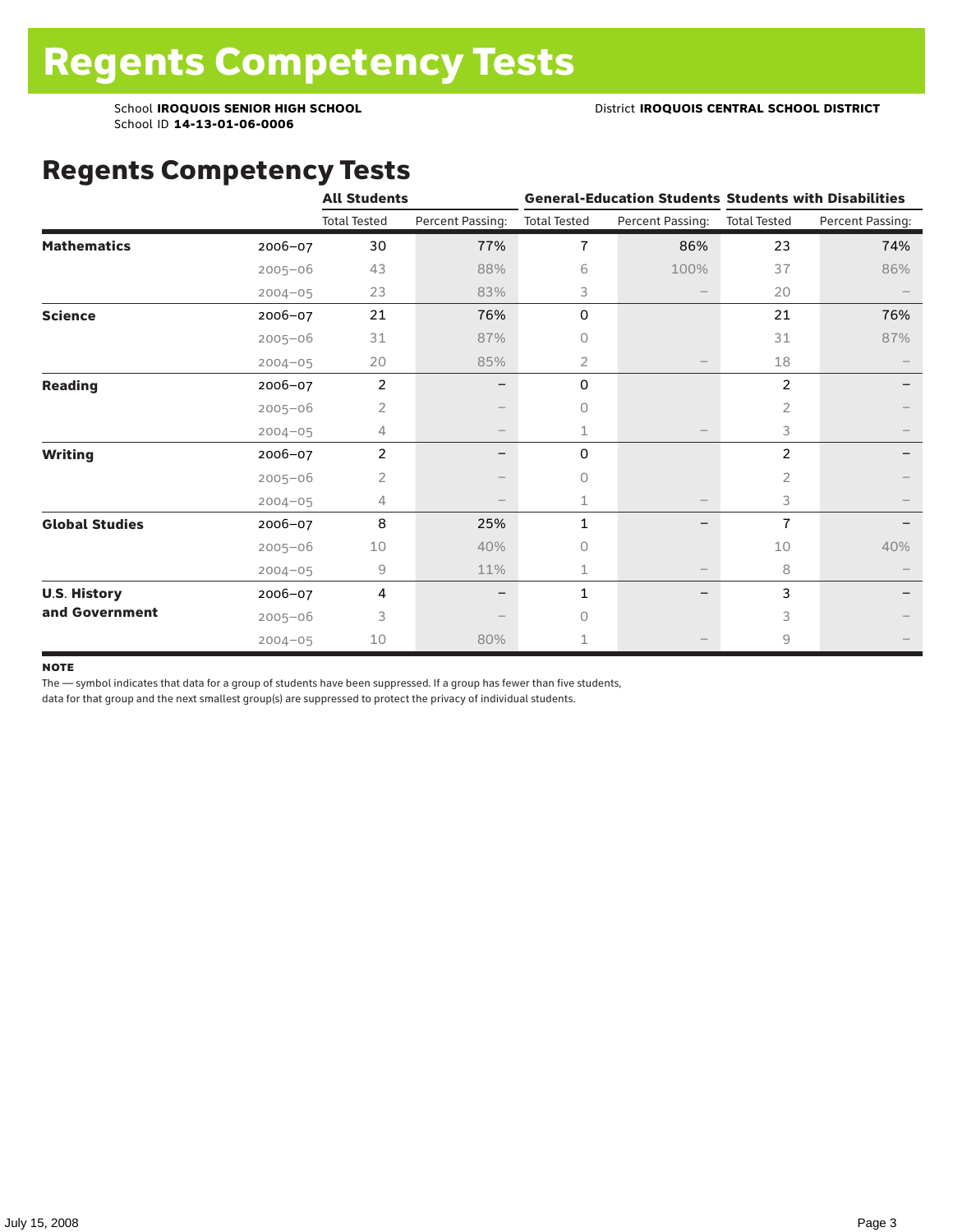### Second Language Proficiency Examinations

|                |             | <b>All Students</b> |                  |                     |                          | <b>General-Education Students Students with Disabilities</b> |                  |  |
|----------------|-------------|---------------------|------------------|---------------------|--------------------------|--------------------------------------------------------------|------------------|--|
|                |             | <b>Total Tested</b> | Percent Passing: | <b>Total Tested</b> | Percent Passing:         | <b>Total Tested</b>                                          | Percent Passing: |  |
| <b>French</b>  | 2006-07     | 4                   |                  | 4                   |                          | 0                                                            |                  |  |
|                | $2005 - 06$ | 6                   | 83%              | 3                   |                          | 3                                                            |                  |  |
|                | $2004 - 05$ | 4                   |                  | $\overline{2}$      | $\overline{\phantom{m}}$ | 2                                                            |                  |  |
| German         | 2006-07     | 0                   |                  | 0                   |                          | $\mathbf 0$                                                  |                  |  |
|                | $2005 - 06$ | 0                   |                  | Ω                   |                          | 0                                                            |                  |  |
|                | $2004 - 05$ | 0                   |                  | 0                   |                          | 0                                                            |                  |  |
| Italian        | 2006-07     | 0                   |                  | 0                   |                          | $\Omega$                                                     |                  |  |
|                | $2005 - 06$ | 0                   |                  | 0                   |                          | 0                                                            |                  |  |
|                | $2004 - 05$ | Ω                   |                  | 0                   |                          | 0                                                            |                  |  |
| Latin          | 2006-07     | $\Omega$            |                  | $\Omega$            |                          | $\Omega$                                                     |                  |  |
|                | $2005 - 06$ | 0                   |                  | 0                   |                          | 0                                                            |                  |  |
|                | $2004 - 05$ | 0                   |                  | 0                   |                          | 0                                                            |                  |  |
| <b>Spanish</b> | 2006-07     | 10                  | 50%              | 9                   |                          | 1                                                            |                  |  |
|                | $2005 - 06$ | 14                  | 86%              | 13                  |                          |                                                              |                  |  |
|                | $2004 - 05$ | 11                  | 91%              | 10                  |                          |                                                              |                  |  |

#### **NOTE**

The — symbol indicates that data for a group of students have been suppressed. If a group has fewer than five students,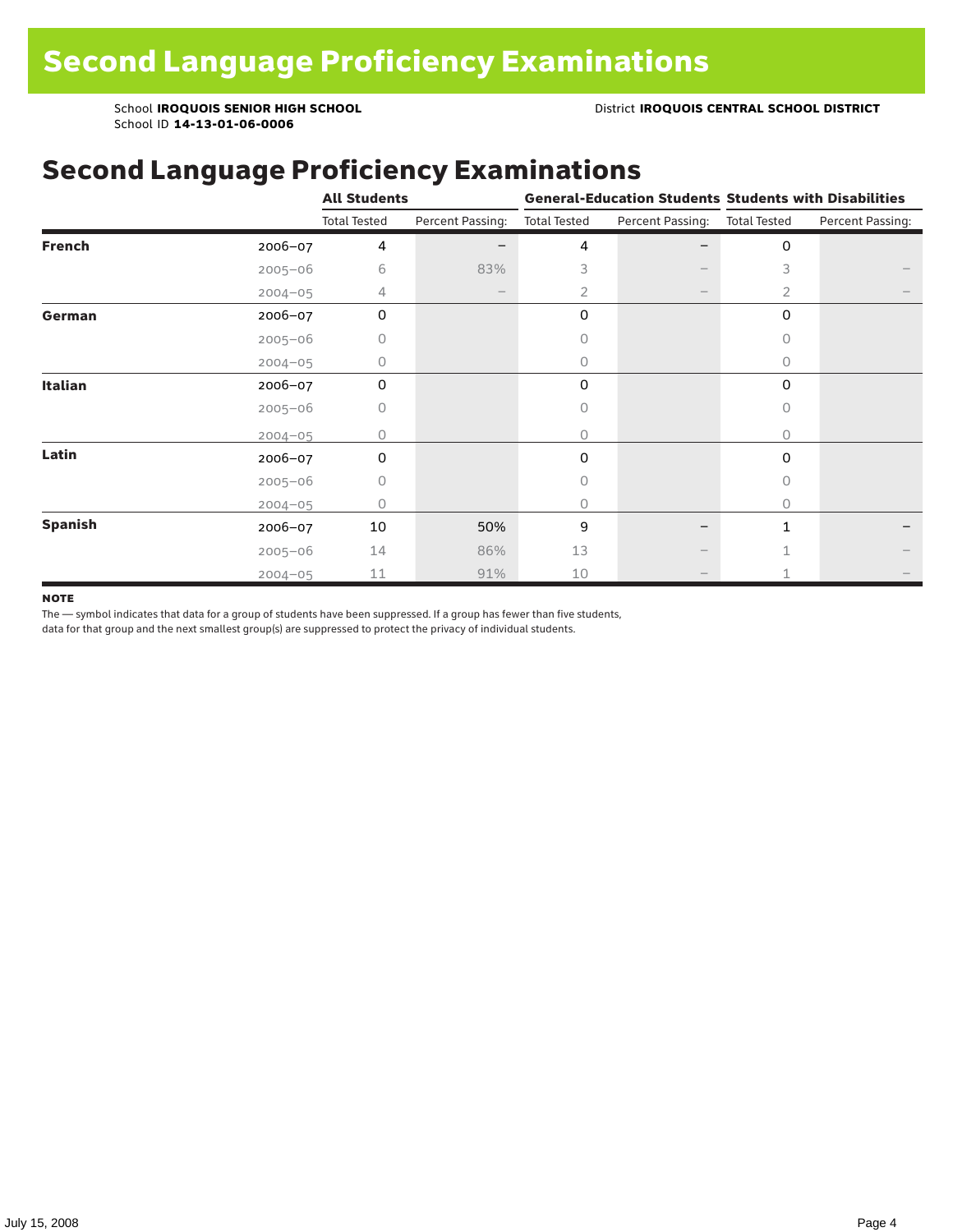## Elementary/Middle-Level Social Studies 2006–07

|                            | <b>All Students</b>                                         |  |  |                                                             |   |  | <b>General-Education Students</b> |                                                             |  |  | <b>Students with Disabilities</b> |  |  |  |                |
|----------------------------|-------------------------------------------------------------|--|--|-------------------------------------------------------------|---|--|-----------------------------------|-------------------------------------------------------------|--|--|-----------------------------------|--|--|--|----------------|
|                            | Percentage of students<br>Total<br>Tested scoring at level: |  |  | Percentage of students<br>Total<br>Tested scoring at level: |   |  |                                   | Percentage of students<br>Total<br>Tested scoring at level: |  |  |                                   |  |  |  |                |
|                            |                                                             |  |  |                                                             | 4 |  |                                   |                                                             |  |  |                                   |  |  |  | $\overline{a}$ |
| <b>Elementary</b><br>Level | 0                                                           |  |  |                                                             |   |  |                                   |                                                             |  |  |                                   |  |  |  |                |
| <b>Middle Level</b>        | 0                                                           |  |  |                                                             |   |  |                                   |                                                             |  |  | 0                                 |  |  |  |                |

#### 2003 Total Cohort Performance on Regents Exams After Four Years

|                                        |                       | <b>All Students</b>                |     |              | <b>General-Education Students</b>                           |           |     |              |                                                               | <b>Students with Disabilities</b> |           |     |              |  |
|----------------------------------------|-----------------------|------------------------------------|-----|--------------|-------------------------------------------------------------|-----------|-----|--------------|---------------------------------------------------------------|-----------------------------------|-----------|-----|--------------|--|
|                                        | ゼ<br>Cohoi<br>o,<br>屲 | Percentage of<br>students scoring: |     |              | Cohort<br>Ξ<br>Percentage of<br>ō<br>모<br>students scoring: |           |     |              | Cohort<br>$=$<br>Percentage of<br>9<br>문<br>students scoring: |                                   |           |     |              |  |
|                                        |                       | $55 - 64$                          |     | 65-84 85-100 |                                                             | $55 - 64$ |     | 65-84 85-100 |                                                               |                                   | $55 - 64$ |     | 65-84 85-100 |  |
| <b>Global History</b><br>and Geography | 254                   | 2%                                 | 43% | 51%          | 234                                                         | 0%        | 44% | 55%          |                                                               | 20                                | 15%       | 35% | 5%           |  |
| <b>U.S. History</b><br>and Government  | 254                   | 4%                                 | 27% | 63%          | 234                                                         | 3%        | 27% | 67%          |                                                               | 20                                | 15%       | 30% | 15%          |  |
| <b>Science</b>                         | 254                   | 1%                                 | 40% | 56%          | 234                                                         | 0%        | 39% | 60%          |                                                               | 20                                | 15%       | 50% | 10%          |  |

## New York State Alternate Assessments (NYSAA) 2006–07

|                              | <b>All Students</b> |                                                |               |   |   |  |  |  |  |
|------------------------------|---------------------|------------------------------------------------|---------------|---|---|--|--|--|--|
|                              | Total               | Number of students scoring<br>Tested at Level: |               |   |   |  |  |  |  |
|                              |                     | 1                                              | $\mathcal{P}$ | 3 | 4 |  |  |  |  |
| <b>Elementary Level</b>      |                     |                                                |               |   |   |  |  |  |  |
| Social Studies               | 0                   |                                                |               |   |   |  |  |  |  |
| <b>Middle Level</b>          |                     |                                                |               |   |   |  |  |  |  |
| Social Studies               | 0                   |                                                |               |   |   |  |  |  |  |
| <b>Secondary Level</b>       |                     |                                                |               |   |   |  |  |  |  |
| <b>English Language Arts</b> | O                   |                                                |               |   |   |  |  |  |  |
| <b>Mathematics</b>           | Ω                   |                                                |               |   |   |  |  |  |  |
| Social Studies               | O                   |                                                |               |   |   |  |  |  |  |
| Science                      | Ω                   |                                                |               |   |   |  |  |  |  |

The New York State Alternate Assessment (NYSAA) is for students with severe cognitive disabilities. Results for students taking the NYSAA in English language arts, mathematics, and science at the elementary and middle levels are available in the *Accountability and Overview Report* part of *The New York State Report Card*.

The — symbol indicates that data for a group of students have been suppressed. If a group has fewer than five students, data for that group and the next smallest group(s) are suppressed to protect the privacy of individual students.

**NOTE**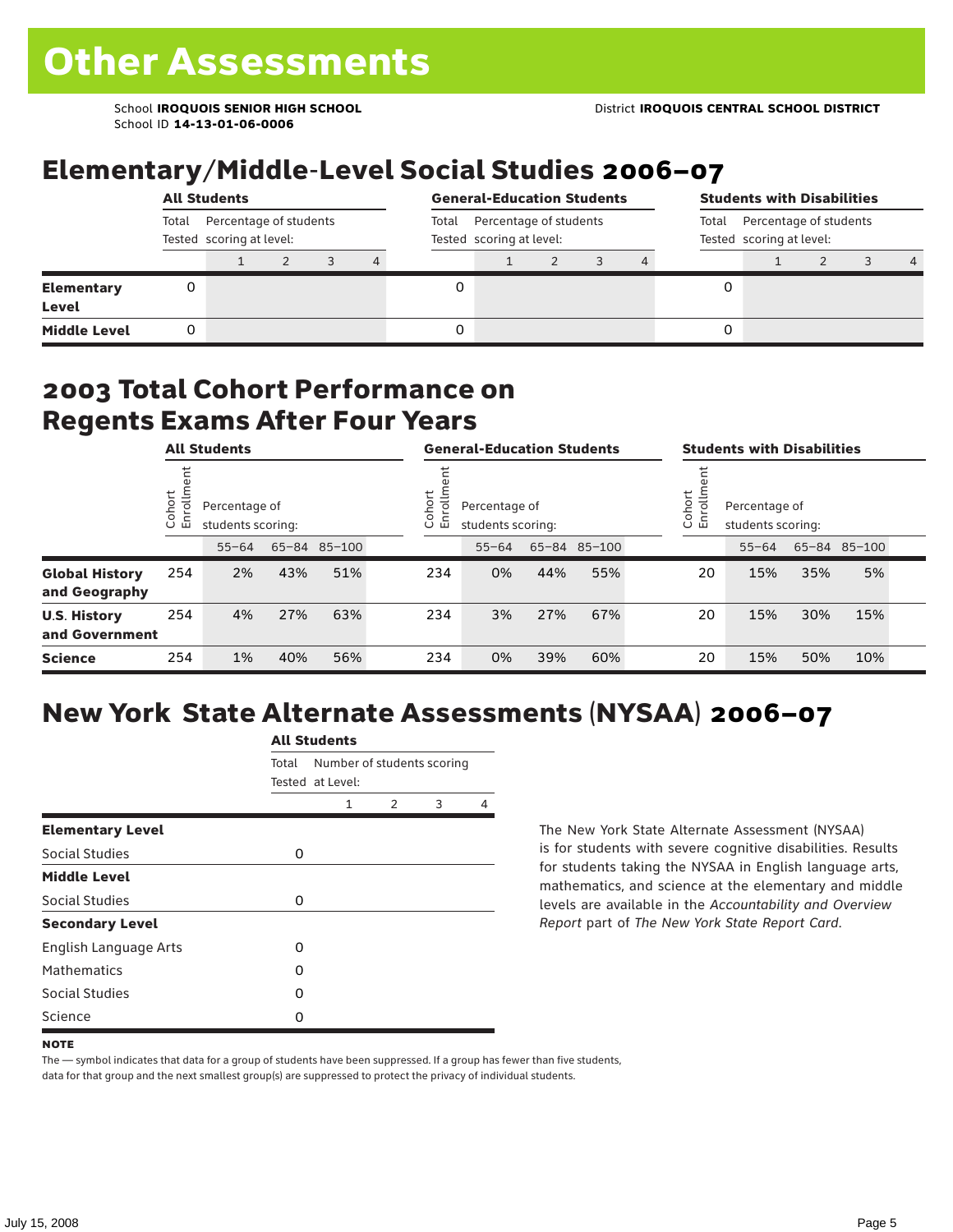# High School Completers

|                                    |             | <b>All Students</b>   |                            |                       | <b>General-Education Students</b> | <b>Students with Disabilities</b> |                            |  |
|------------------------------------|-------------|-----------------------|----------------------------|-----------------------|-----------------------------------|-----------------------------------|----------------------------|--|
|                                    |             | Number<br>of Students | Percentage<br>of Graduates | Number<br>of Students | Percentage<br>of Graduates        | Number<br>of Students             | Percentage<br>of Graduates |  |
| <b>Total Graduates</b>             | $2006 - 07$ | 240                   |                            | 230                   |                                   | 10                                |                            |  |
|                                    | $2005 - 06$ | 233                   |                            | 217                   |                                   | 16                                |                            |  |
|                                    | $2004 - 05$ | 252                   |                            | 227                   |                                   | 25                                |                            |  |
| <b>Receiving a Regents Diploma</b> | $2006 - 07$ | 233                   | 97%                        | 227                   | 99%                               | 6                                 | 60%                        |  |
|                                    | $2005 - 06$ | 218                   | 94%                        | 210                   | 97%                               | 8                                 | 50%                        |  |
|                                    | $2004 - 05$ | 231                   | 92%                        | 218                   | 96%                               | 13                                | 52%                        |  |
| <b>Receiving a Regents Diploma</b> | $2006 - 07$ | 138                   | 58%                        | 138                   | 60%                               | $\Omega$                          |                            |  |
| with Advanced Designation          | $2005 - 06$ | 102                   | 44%                        | 101                   | 47%                               | $\mathbf{1}$                      | 6%                         |  |
|                                    | $2004 - 05$ | 115                   | 46%                        | 112                   | 49%                               | 3                                 | 12%                        |  |
| <b>Receiving an</b>                | $2006 - 07$ | 4                     | N/A                        | 0                     |                                   | 4                                 | N/A                        |  |
| <b>Individualized Education</b>    | $2005 - 06$ | $\overline{2}$        | N/A                        | 0                     |                                   | $\overline{2}$                    | N/A                        |  |
| Program (IEP) Diploma              | $2004 - 05$ | 6                     | N/A                        | 0                     |                                   | 6                                 | N/A                        |  |

NOTE Students receiving Regents diplomas and Regents diplomas with advanced designation are considered graduates; recipients of IEP diplomas are not.

### High School Noncompleters

|                              |             | <b>All Students</b>   |                           |                       | <b>General-Education Students</b> | <b>Students with Disabilities</b> |                           |  |
|------------------------------|-------------|-----------------------|---------------------------|-----------------------|-----------------------------------|-----------------------------------|---------------------------|--|
|                              |             | Number<br>of Students | Percentage<br>of Students | Number<br>of Students | Percentage<br>of Students         | Number<br>of Students             | Percentage<br>of Students |  |
| <b>Dropped Out</b>           | 2006-07     | 8                     | 1%                        |                       | 1%                                | 1                                 | 1%                        |  |
|                              | $2005 - 06$ | 10                    | $1\%$                     | 6                     | $1\%$                             | 4                                 | 4%                        |  |
|                              | $2004 - 05$ | 9                     | $1\%$                     | 8                     | $1\%$                             | 1                                 | $1\%$                     |  |
| <b>Entered Approved High</b> | $2006 - 07$ | 0                     |                           | 0                     |                                   | 0                                 |                           |  |
| <b>School Equivalency</b>    | $2005 - 06$ |                       |                           | U                     |                                   | Ω                                 |                           |  |
| <b>Preparation Program</b>   | $2004 - 05$ | Ω                     |                           | 0                     |                                   | $\bigcap$                         |                           |  |
| <b>Total Noncompleters</b>   | 2006-07     | 8                     | 1%                        | 7                     | 1%                                | 1                                 | 1%                        |  |
|                              | $2005 - 06$ | 10                    | $1\%$                     | 6                     | $1\%$                             | 4                                 | 4%                        |  |
|                              | $2004 - 05$ | 9                     | $1\%$                     | 8                     | 1%                                |                                   | $1\%$                     |  |

### Post-secondary Plans of 2006–07 Graduates

|                                | <b>All Students</b>   |                           |                       | <b>General-Education Students</b> | <b>Students with Disabilities</b> |                           |  |
|--------------------------------|-----------------------|---------------------------|-----------------------|-----------------------------------|-----------------------------------|---------------------------|--|
|                                | Number<br>of Students | Percentage<br>of Students | Number<br>of Students | Percentage<br>of Students         | Number<br>of Students             | Percentage<br>of Students |  |
| To 4-year College              | 138                   | 56%                       | 138                   | 60%                               | Ω                                 |                           |  |
| To 2-year College              | 67                    | 27%                       | 62                    | 27%                               | 5                                 | 33%                       |  |
| <b>To Other Post-secondary</b> | 6                     | 2%                        | 5                     | 2%                                |                                   | 7%                        |  |
| <b>To the Military</b>         | 9                     | 4%                        |                       | 3%                                | າ                                 | 13%                       |  |
| <b>To Employment</b>           | 22                    | 9%                        | 15                    | 7%                                |                                   | 47%                       |  |
| <b>To Adult Services</b>       | 0                     |                           | 0                     |                                   | 0                                 |                           |  |
| <b>To Other Known Plans</b>    | 0                     |                           | 0                     |                                   | O                                 |                           |  |
| <b>Plan Unknown</b>            |                       | 1%                        |                       | 1%                                | O                                 |                           |  |